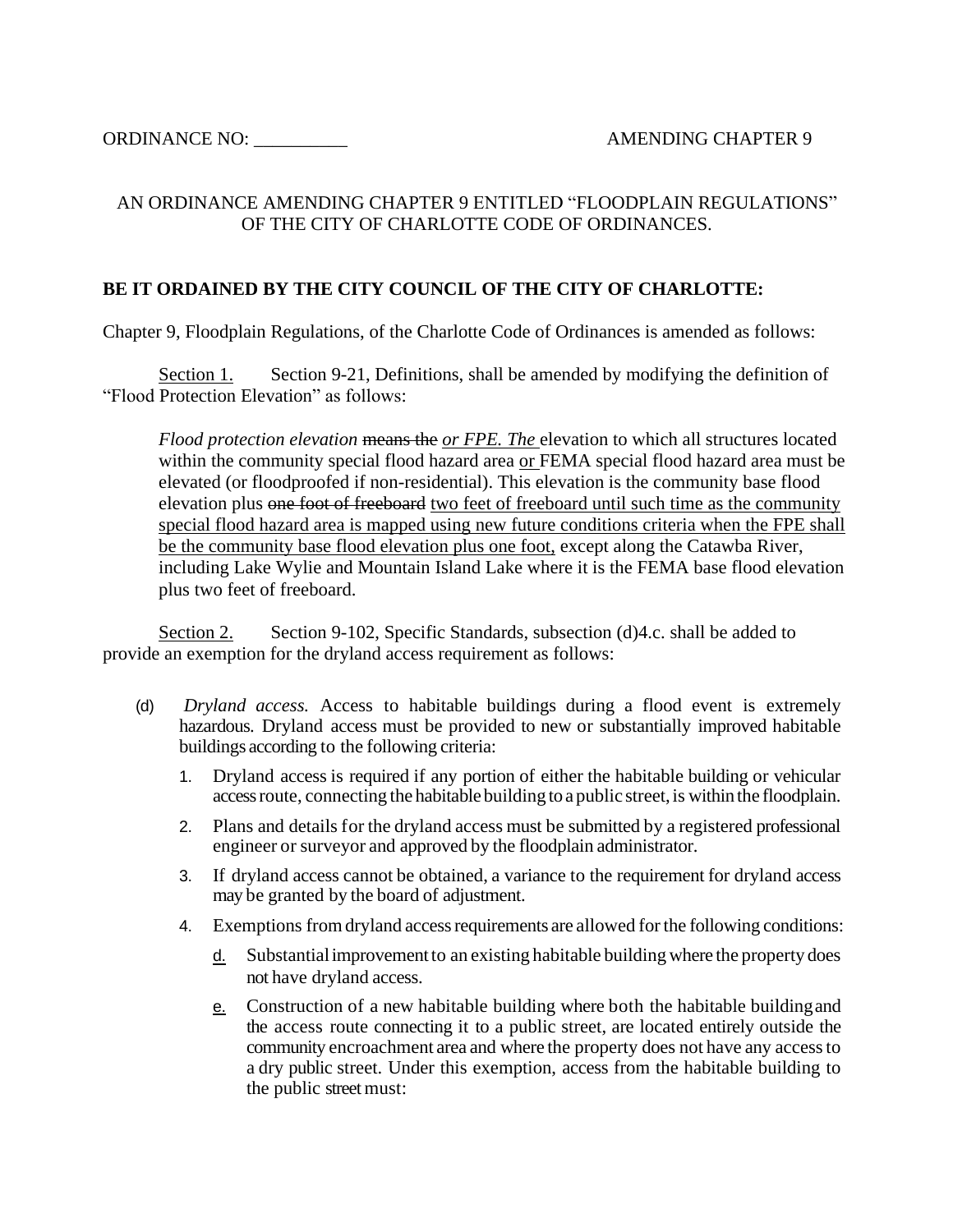- i. Connect to the highest point of the public street adjacent to the property;
- ii. Be constructed of gravel, pavement or concrete and be at least 12 feet wide; and
- iii. Be constructed entirely at or above the elevation of highest point of the public street adjacent to the property.
- c. Replacement of an existing habitable building where the lowest floor is below the FPE with a new habitable building with the lowest floor above the FPE. Under this exemption, access from the new habitable building to the public street must:
	- i. Connect to the highest point of the public street adjacent to the property;
	- ii. Be constructed of gravel, pavement or concrete and be at least 12 feet wide;
	- iii. Be constructed entirely at or above the elevation of the highest point of the public street adjacent to the property.

Section 3. Section 9-102, Specific Standards, subsection (k) shall be amended to add an exemption for the parking requirement as follows:

- (j) *Parking spaces.*The lowest level of any parking space required for newor substantially improved non-single family habitable buildings must be no more than 0.5 feet below the community base flood elevation. Exemption from the parking requirement is allowed if all of the following conditions are met:
	- 1. Replacement of an existing habitable building where the lowest floor is below the FPE with a new habitable building with the lowest floor above the FPE;
	- 2. The owner provides a flood warning system (including controls, flood warning sensors, visual/audio alarms etc.) designed by a North Carolina Professional Engineer and approved by the Floodplain Administrator;
	- 3. The owner provides a flood warning system maintenance plan that includes annual testing requirements approved by the Floodplain Administrator;
	- 4. The owner provides a cabling system or other restraint designed by a North Carolina Professional Engineer to prevent off-site flotation of vehicles during a flood event that is approved by the Floodplain Administrator; and
	- 5. A flood warning sign is posted with wording approved by the Floodplain Administrator.

Section 4. This ordinance shall be effective January 1, 2022.

Approved as to form: